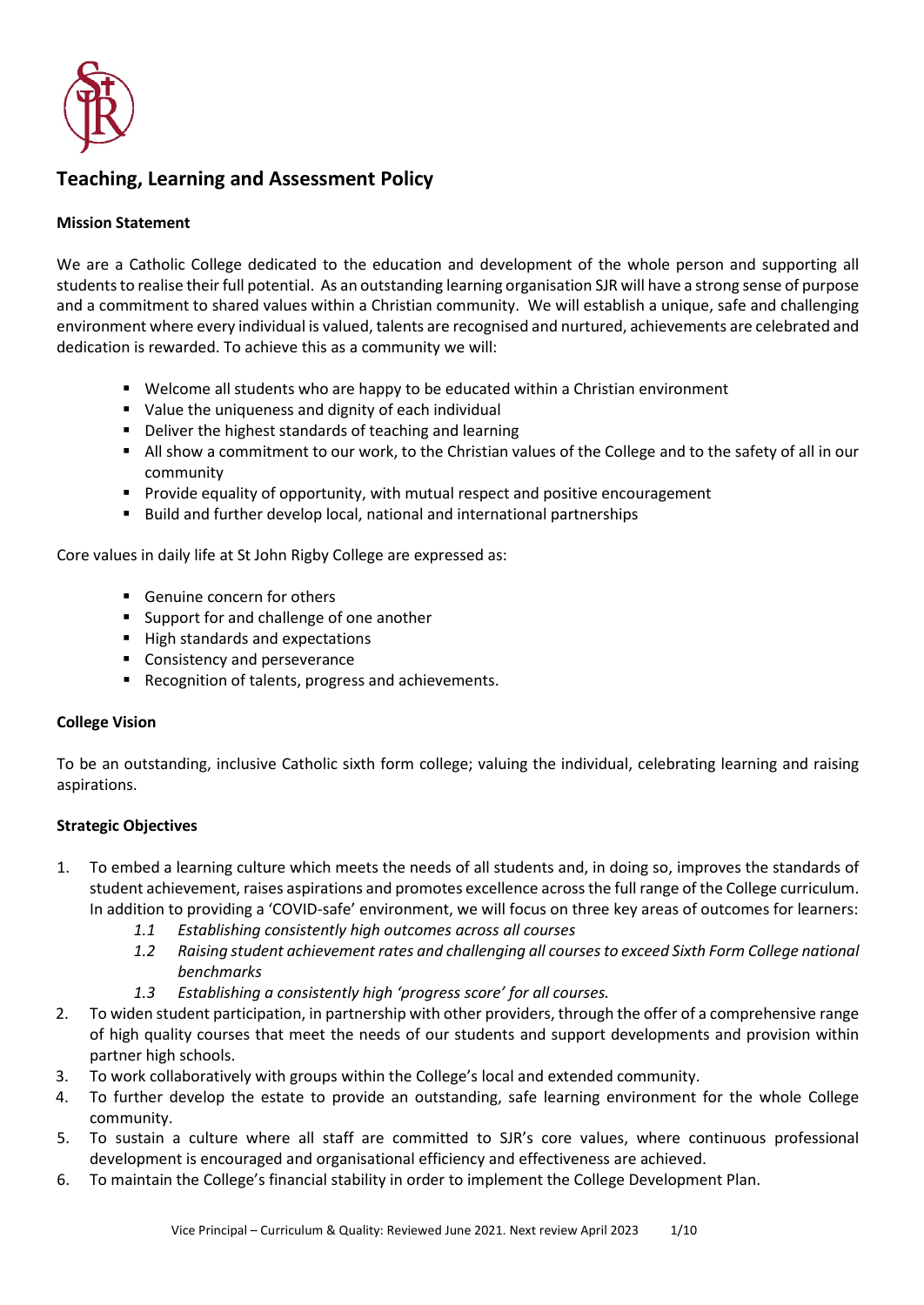### **Policy Statement:**

Effective teaching, learning and assessment is central to the vision and mission of St John Rigby College. It is our raison d'être. As identified in the most recent Ofsted inspection of the College in February 2017 in which the quality of teaching, learning and assessment was judged to be outstanding, inspectors found that, *'Teachers know their students' well and are committed to ensuring that they reach their full potential. Teachers' enthusiasm and passion*  for teaching and learning are infectious, motivating and challenge students to try their very best'. This policy is a core component of the continued drive to raise educational standards at St John Rigby College and to bring the outcomes for learners on all courses to that of the best. The policy aims to:

- provide an overarching framework within which all teaching, learning, assessment and feedback activities at the College take place
- ensure a high quality teaching and learning experience for students of all abilities
- provide a framework of expectation for teaching, learning and assessment within which there is flexibility and scope for creativity
- raise attainment by increasing levels of student motivation, participation and independence
- ensure regular and effective monitoring and evaluation of teaching, learning, assessment and feedback
- develop the whole person and to enable our students to progress to their favoured career and become lifelong learners.

### **Eight Core Principles**

The College has identified eight Core Principles for successful teaching, learning and assessment. These Core Principles frame the College policy on Teaching, Learning and Assessment.

- 1. There is no ceiling to achievement.
- 2. Clarity is essential to allow students to fully access their chosen programmes of study.
- 3. Teachers must create and maintain a purposeful, safe learning environment. Teachers should develop positive relationships with students and be good role models in attendance, punctuality, preparedness and organisation
- 4. Lessons must be carefully planned and clearly structured and differentiated to meet the needs of all learners. Lessons should include a variety of learning activities and tasks which contribute to meeting the learning objectives.
- 5. Learning objectives that challenge each student and take their own learning forward must be shared explicitly with students and reviewed at the end of the lesson.
- 6. Effective formative and summative assessment in the light of learning objectives must be regularly undertaken.
- 7. High expectations are important, but to fulfil these high expectations students must be shown how to improve by their teachers.
- 8. Achievement must be recognised and celebrated. Underachievement must be challenged and addressed by teachers, not simply processed.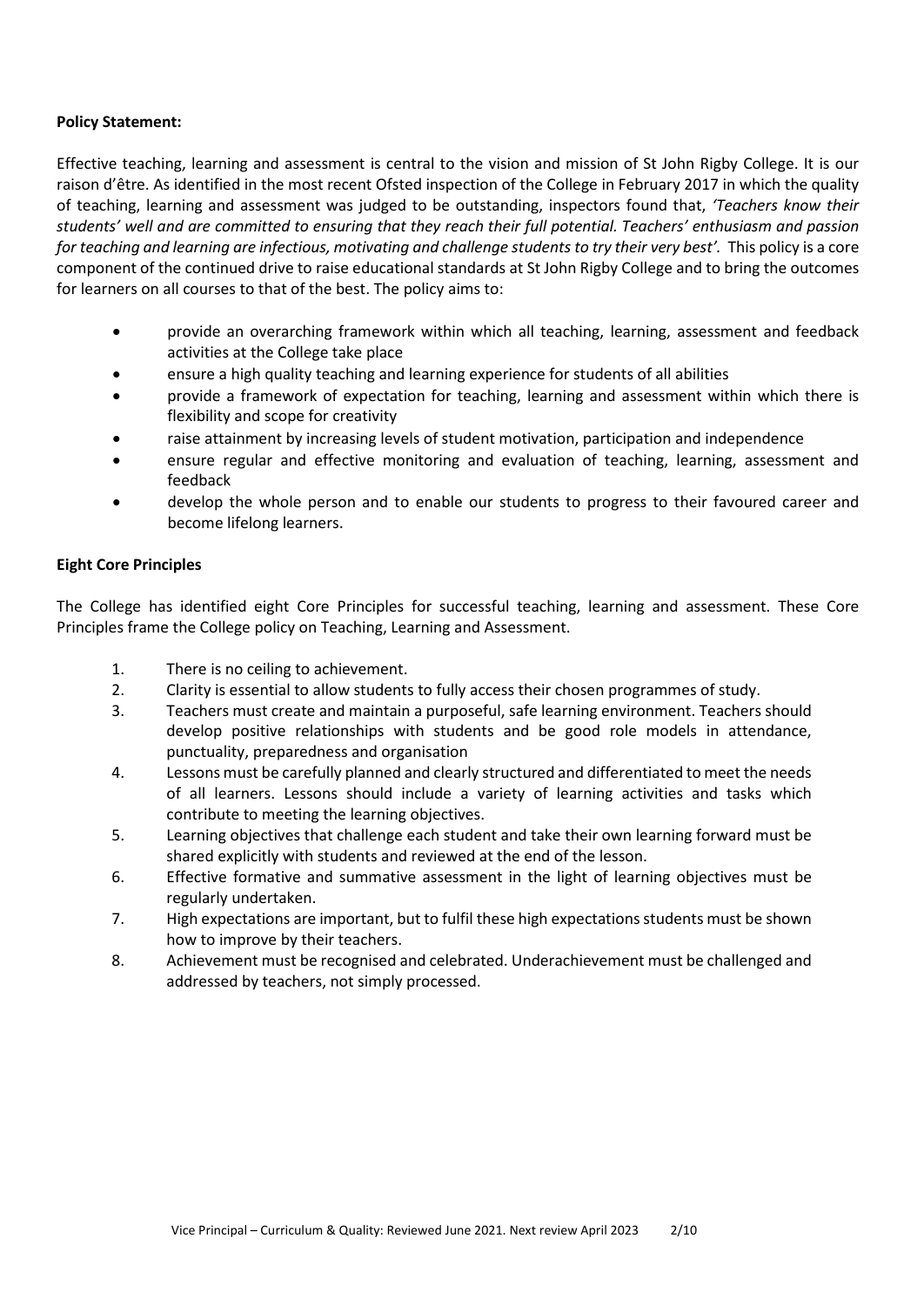#### **1. There is no ceiling to achievement.**

- Staff should aim to raise the aspirations of each individual regardless of GCSE point score or educational history to enable all to achieve the highest possible grade.
- We aim to provide the highest standards of teaching, learning and assessment to raise aspirations of our students and enable them progress to their favoured career and become lifelong learners. The Teaching, Learning and Assessment Policy considers ways in which the philosophy of this first Core Principle can be met.
- All teachers, through the use and promotion of the ASPIRE programme, should be encouraging students to have personal vision of 'aiming higher'.

### **2. Clarity is essential to allow students to fully access their chosen programmes of study.**

- Teachers should design and deliver schemes of work that address all aspects of the course syllabus/specification.
- Lessons should be planned to take into account, any learning difficulties and disabilities of students in the class.
- Lessons should, where appropriate, develop students':
	- communication, numeracy, literacy and employability skills
	- appreciation of equality and diversity, their awareness of stereotyping and ability to challenge stereotyping
	- understanding of safeguarding, extremism, radicalisation, and where possible the promotion British values should be identified and integrated into the lesson
	- understanding of personal safety and welfare
- The register should be marked within the first 10 minutes to promote the importance of attendance and punctuality.

### **3. Teachers must create and maintain a purposeful, safe learning environment. Teachers should develop positive relationships with students and be good role models in attendance, punctuality, preparedness and organisation**

In lessons teachers should:

- Use and develop prior learning activities and tasks in order to promote and build independence.
- Use and develop appropriate academic language and terminology.
- Make learning active and engaging by providing multiple short, differentiated tasks that enable students to deepen their understanding and knowledge and develop skills.
- Model activities and processes, making their thinking and decision-making explicit to students.
- Provide exemplar work so that students are aware of the sophistication of response expected.
- Consider the sequencing of their curriculum carefully to build knowledge and links.
- Consider the prior learning of students.
- Provide appropriate levels of scaffolding to support students' learning.
- Use a variety of questioning techniques to probe and develop students' understanding.
- Promote active listening, inviting a range of different responses and building in time for reflection.
- Give constructive, positive feedback (both formative and summative as appropriate) on work in progress.
- Ensure there are clear links between curriculum and careers and carefully consider the wider skills for employment that can be integrated within lessons
- Vary groupings and seating arrangements according to the task.
- Demonstrate flexibility in their approach and be prepared to deviate from plans where appropriate.
- Present lessons with clarity, enthusiasm and appropriate levels of pace.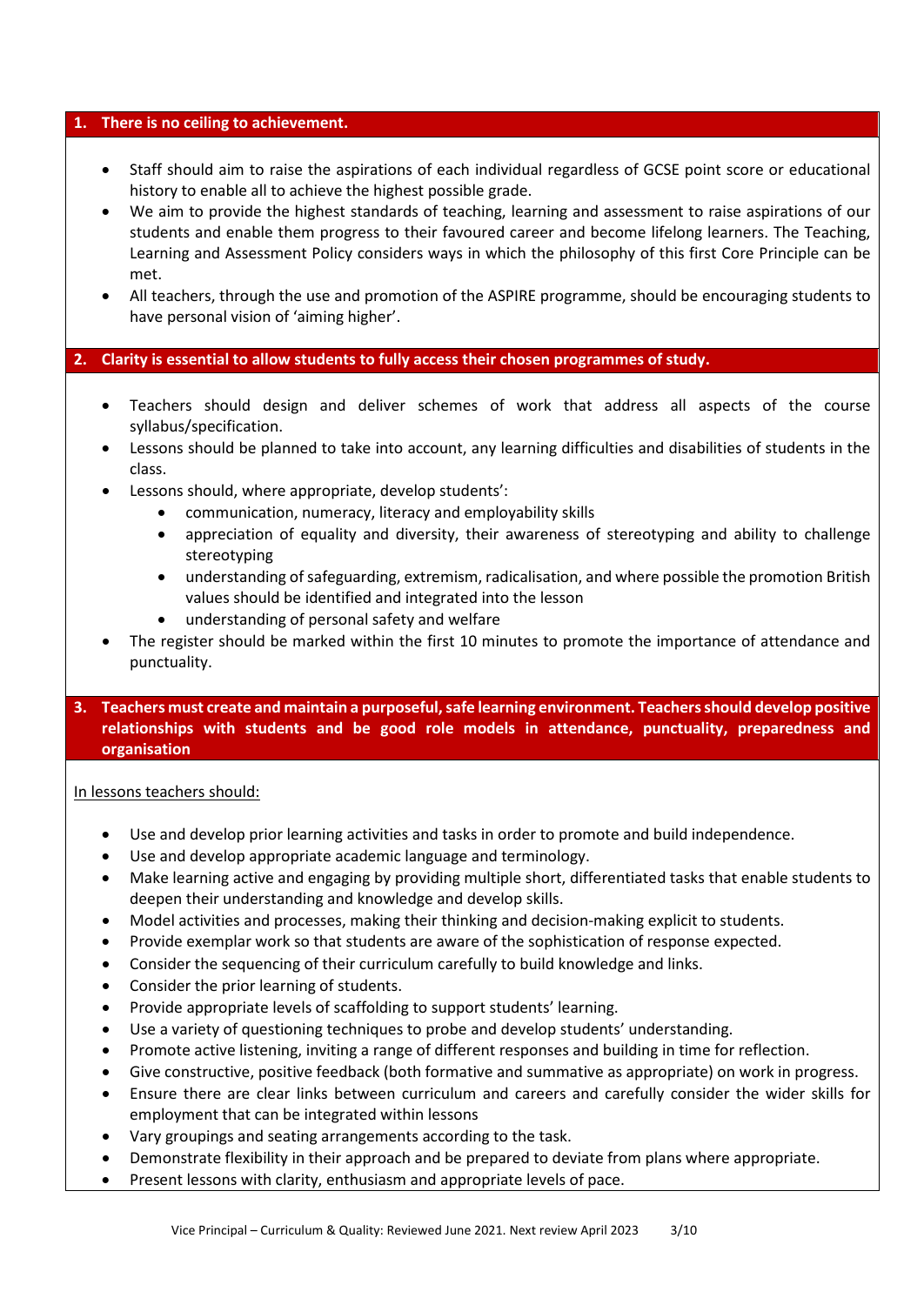### During lessons students should:

- Work effectively, independently and purposefully in a range of contexts.
- Come fully equipped and prepared to maximise the learning opportunity.
- Be prepared to share their learning and ideas in an atmosphere of trust.
- Ask questions where appropriate  $-$  of each other and the teacher.
- Support one another, working collaboratively, recognising that the contributions of all are valid.
- Undertake self-assessment or peer assessment with some confidence, becoming increasingly able to apply the criteria for success and to set appropriate targets for improvement.
- Know where to go for help and recognise that further progress can always be made.
- Access help and support through their teacher, personal tutor, and learning support.
- Be able to select appropriate learning resources to help develop their own learning.
- Work with increasing confidence and independence on the development of communication, numeracy, literacy and employability skills.
- Demonstrate a developing understanding of:
	- o equality and diversity, and stereotyping
	- o safeguarding, extremism and radicalisation
- Make increased use of EdTech resources to develop learning effectively, accessing a wide variety of sources and using appropriate methods to present their work.
- **4. Lessons must be carefully planned and clearly structured and differentiated to meet the needs of all learners. Lessons should include a variety of learning activities and tasks which contribute to meeting the learning objectives.** 
	- The College does not require individual lesson plans for each lesson. However, teachers must be able to demonstrate effective planning through for example their TLA Teacher Planner or a detailed scheme of work.
	- Assessment plans must be in place for all subjects and should follow the College Assessment Calendar.
	- Lessons should have clear aims and objectives that are shared with students and demonstrate structure and challenge for all students.
	- Objectives must be clearly linked to schemes of work which are reviewed / revised annually.
	- Planning should provide opportunities for developing a wide range of thinking skills, employability skills and study skills.
	- Teachers should make use of all available student information e.g. GCSE average and MAGs/WTGs, initial assessment results, study support plans, widening participation uplift and previous assessment marks to set clear, realistic, yet challenging targets and to plan differentiated learning opportunities.
	- Appropriate and stimulating resources should be organised prior to the lesson.
	- Lessons should build on prior learning and ensure continuity and progression.
	- Lessons should, wherever possible, actively develop employability skills.
	- To reduce the impact of potential disruption caused by events out of our control, teachers must develop their use of EdTech to ensure accessibility of resources for all students:
		- o Teachers need to develop skills to make resources that are accessible to support the learning of students who are unable to attend college
		- o Resources need to be made available to students via the College's preferred learning platform (Microsoft Teams)
		- o Following the blended learning model of Acquire, Apply and Assess, teachers should demonstrate consideration of how this model can be used to support effective blended learning within their curriculum area.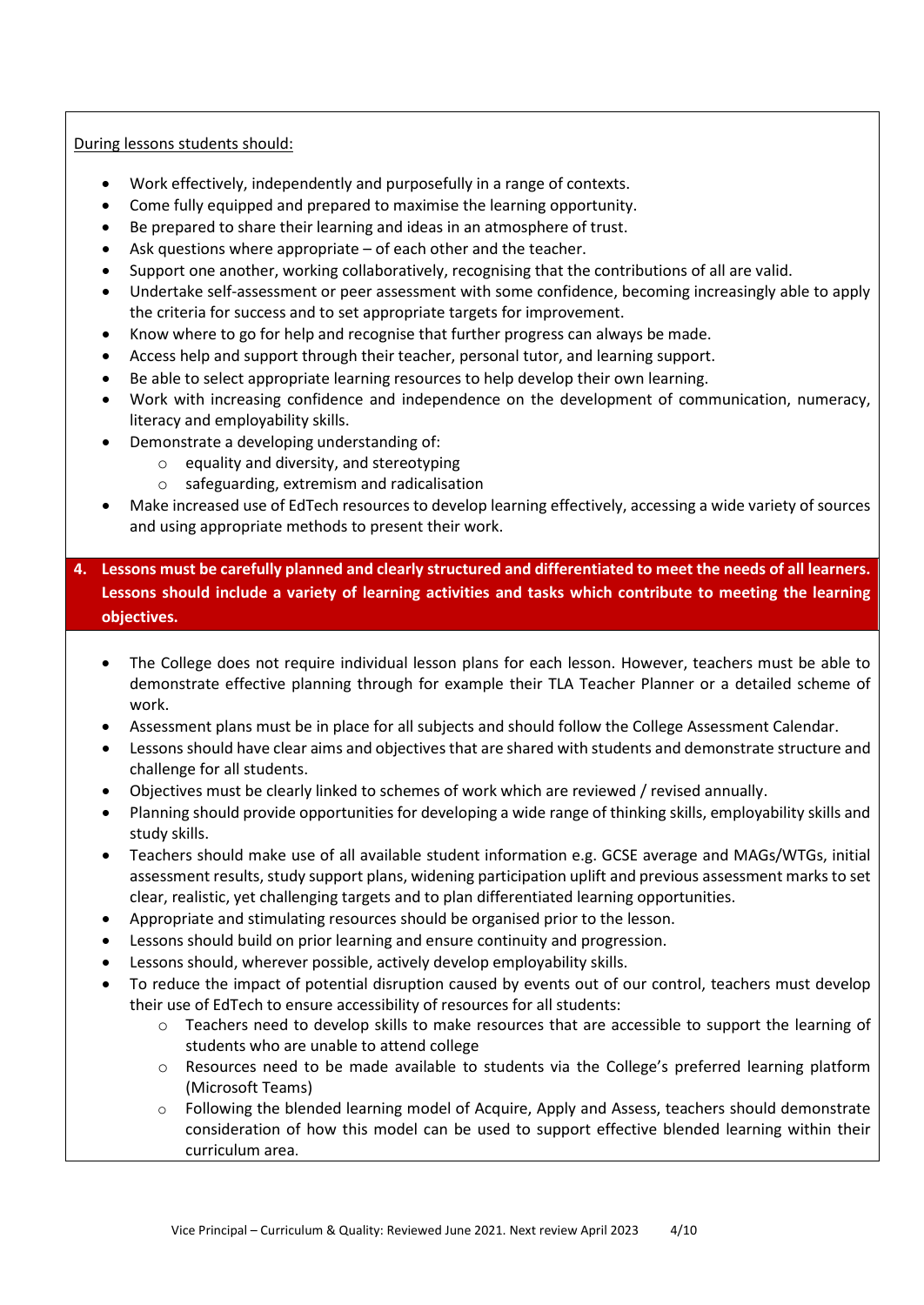# **5. Learning objectives that challenge each student and take their own learning forward must be shared explicitly with students and reviewed at the end of the lesson.**

- The start of the lesson should have a clear focus, using activities that immediately engage the learner and which link back to prior learning.
- The expected learning outcomes and skills development should be shared with students, in the context of prior learning, to ensure they understand what they are doing and why.
- The success criteria by which the learning will be evaluated should be made explicit to students.
- Lesson objectives and outcomes should be reviewed at the end of lessons.
- At the end of lessons, students have the opportunity to identify their own progress and set themselves appropriate targets.
- The College bell marks the end of each lesson. Students should be working until the bell to ensure that teaching and learning time is maximised.

# **6. Effective formative and summative assessment in the light of learning objectives must be regularly undertaken.**

- The College Assessment Calendar identifies whole College assessment dates and also details internal mock examination arrangements. The Assessment Calendar should be referenced when planning SOWs courses materials and assessment points.
- Long term memory and retrieval practice should be embedded throughout lessons.
- The nature and purpose of assessment may vary through the span of a course, for example at the start of the year it may be very different from that used towards the end of a two-year programme. Staff should consider the purpose and nature of assessment at various points over the duration of a course.
- Assessment should relate to the criteria set up by the awarding body and has a clear understandable mark scheme. It should highlight what has been done well, using comments or signs that are consistent and understood by students.
- Where required, assessment should conform to awarding-body regulations.
- Assessment should be valid, accurate and fair, supported by standardisation (e.g. cross-marking) and/or by internal verification, as appropriate.
- Assessment should be carried out and returned as soon as practically possible, ideally within one week, but for extended pieces of written work this should be no more than two weeks after the student submission deadline.
- Assessment should help students progress to more lengthy or complex tasks, key assessments or examinations.
- In addition to general assessment, all Assessment Checks should be set, marked and fed back to students in accordance with the College Assessment Calendar.
- Where possible, assessment strategies should support differentiation so that learners are challenged according to abilities, stages in learning and preferred learning styles.
- Assessment strategies should encourage students to judge the success of their own work and set themselves targets for their own improvement.
- The results of both formal and informal assessment should be recorded and inform future lesson preparation and planning.
- Appendix A sets out expectations for regularity of assessment, record keeping and monitoring of assessment.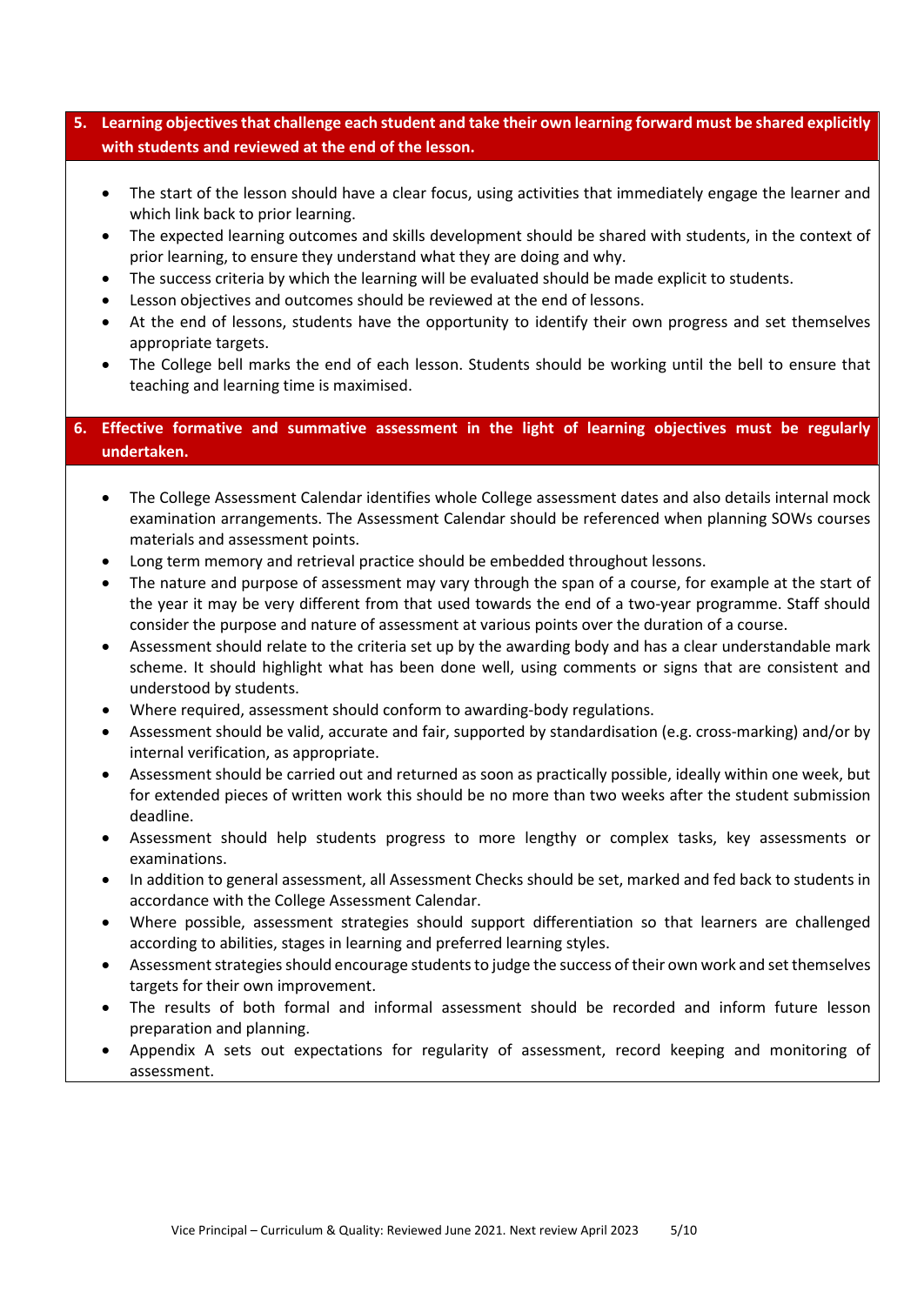# **7. High expectations are important, but to fulfil these high expectations students must be shown how to improve by their teachers.**

- Feedback is defined as the process of communicating the outcomes of assessment activity, showing how the level of work compares with the relevant criteria and what needs to be done to improve.
- Students should receive regular developmental and motivational feedback in a variety of ways to enable them to progress.
- Frequent opportunities should be taken within lessons to provide immediate verbal feedback.
- Written feedback will normally include comments that recognise the strengths of a piece of work and identify targets for improvement in a constructive, personalised way.
- Feedback should enable students to act upon the advice they are given to improve their performance.

Students can expect that marking and feedback is:

- o specific, clear and concisely written
- $\circ$  matched to individual needs and effectively critiques work and provides opportunities for redrafting
- $\circ$  enabling the development of a growth mindset (see the work of Ron Berger and 'Austin's Butterfly')
- o given in an appropriate medium, usually written
- o provided in a timely fashion (see point 6 and Appendix A)
- o clearly linked to learning outcomes / assessment criteria
- o provided from the start of the course
- o used to monitor progress in relation to their minimum acceptable grades
- o relevant, useful and supportive
- o supportive of equality of opportunity
- o clear as to why marks/grades are allocated or withheld
- o aiding future improvement by guiding subsequent action, exemplars and sources of information, as required
- o related, where possible, to Study Support plans, Individual Learning Plans, personal targets and progress reviews
- o providing an opportunity for self-analysis (e.g. on feedback sheet)
- o provided in vocational or academic terms which are useful to the student
- o enabling the correction of common mistakes and misconceptions, workings or calculations
- o correcting spelling, punctuation, grammar or sentence structure or numerical errors. Appendix B details expectations for marking to develop literacy
- $\circ$  providing praise and recognition for what is done well, giving positive comments and areas for development on each student's script/feedback sheet.

# **8. Achievement must be recognised and celebrated. Underachievement must be challenged and addressed by teachers, not simply processed.**

- During lessons, teachers should provide opportunities for success for every student and seek frequent opportunities for praise.
- Reference to and use of the College's ASPIRE Programme should be commonplace in all lessons.
- Students should be supported to recognise their own strengths and also be encouraged to work on key areas for development.
- College reward systems such as nominations for the ASPIRE Awards, use of positive pastoral logs and specific departmental awards, should be utilised wherever appropriate.
- Teachers should provide opportunities for progression that increase the level of conceptual challenge, the depth of understanding and the breadth of application of skills at all levels.
- Students should be stretched and challenged to develop higher order thinking skills.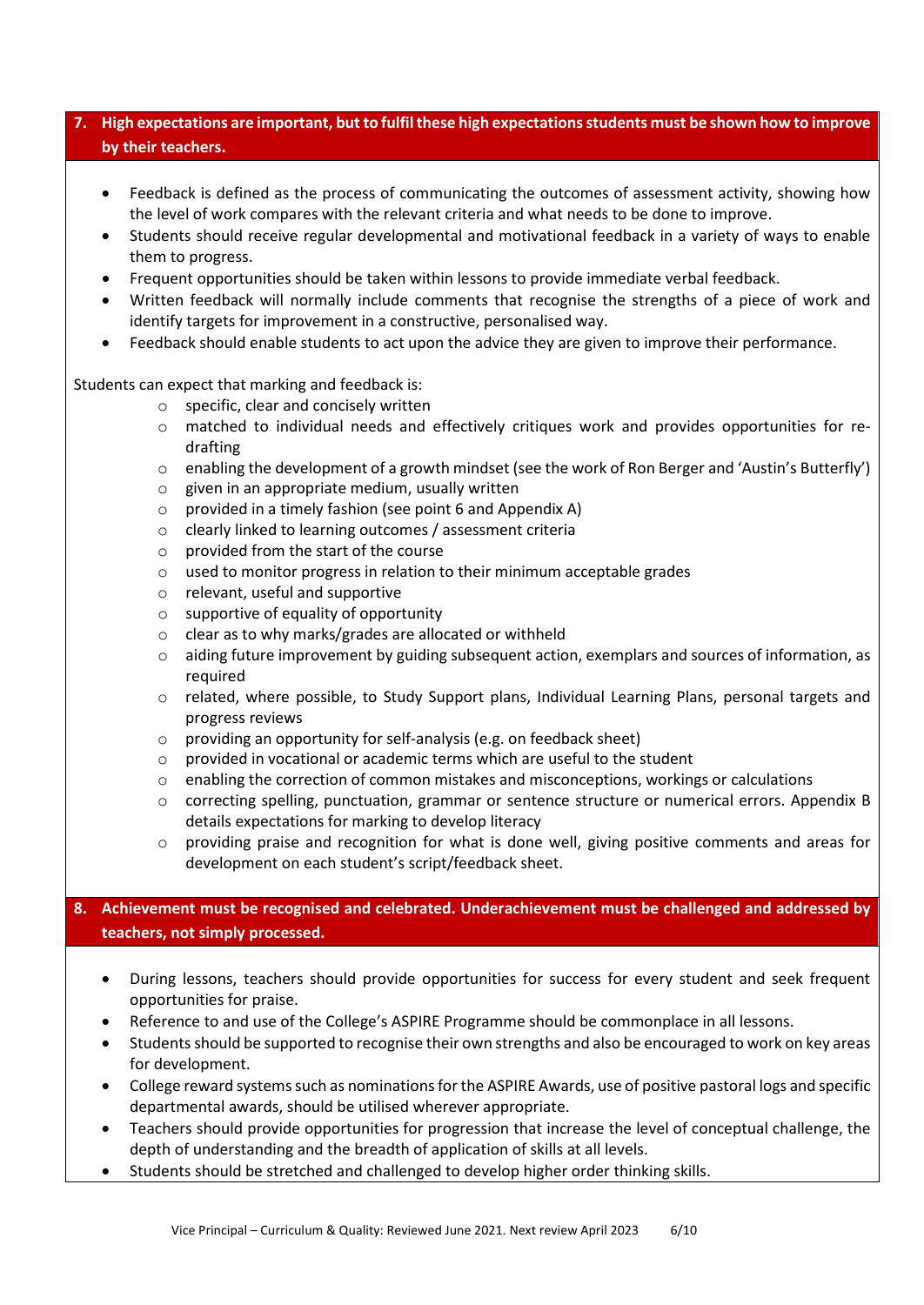- A variety of homework tasks should be set to deepen, extend, or initiate learning and the group dynamics.
- Underachievement should be discussed with the student involved, the Head of Department and the Progress Tutor. Parents/ carers should be involved at the earliest stage.

### **Teaching, Learning and Assessment Lead Practitioners**

In recognition of the importance of maintaining the highest standard of teaching, learning and assessment and supporting the successful implementation of the eight Core Principles, the College is committed to having a dedicated team of Lead Practitioners. An outline of the purpose and role of a Lead Practitioner is outlined below and all teachers and departments are able to access the support they offer:

- a) To develop and implement staff development opportunities and strategies for effective teaching, learning and assessment.
- b) To provide effective coaching, mentoring and support to teaching staff across the curriculum to promote excellent teaching, learning and assessment.
- c) To conduct developmental lesson observations (non-graded lessons, supporting videoed lesson observations, peer observations) and coach staff on improvements to their current practice.
- d) To work with curriculum managers to identify priorities and implement actions designed to enhance the quality of learning across the College.
- e) To develop and promote teaching, learning and assessment resources in the College.
- f) To discuss and share strategies for learning, teaching and assessment with colleagues.
- g) To plan and offer bespoke INSET for whole staff and curriculum teams.

### **Related Policies**

- Equality and Diversity Action Plan
- Equality and Diversity Policy
- Examinations Procedures:
	- o Verification / Moderation of Assessment
	- o Suspected Malpractice in Examinations and Assessments
	- o Appeals Procedure
	- o Access Arrangements
- **Lesson Observation Policy**
- Preventing Extremism and Radicalisation Policy
- Remote Learning Policy
- Safeguarding and Child Protection Policy
- Staff Code of Conduct
- Student Charter
- Student Support and Disciplinary Policy
- Support to Study Policy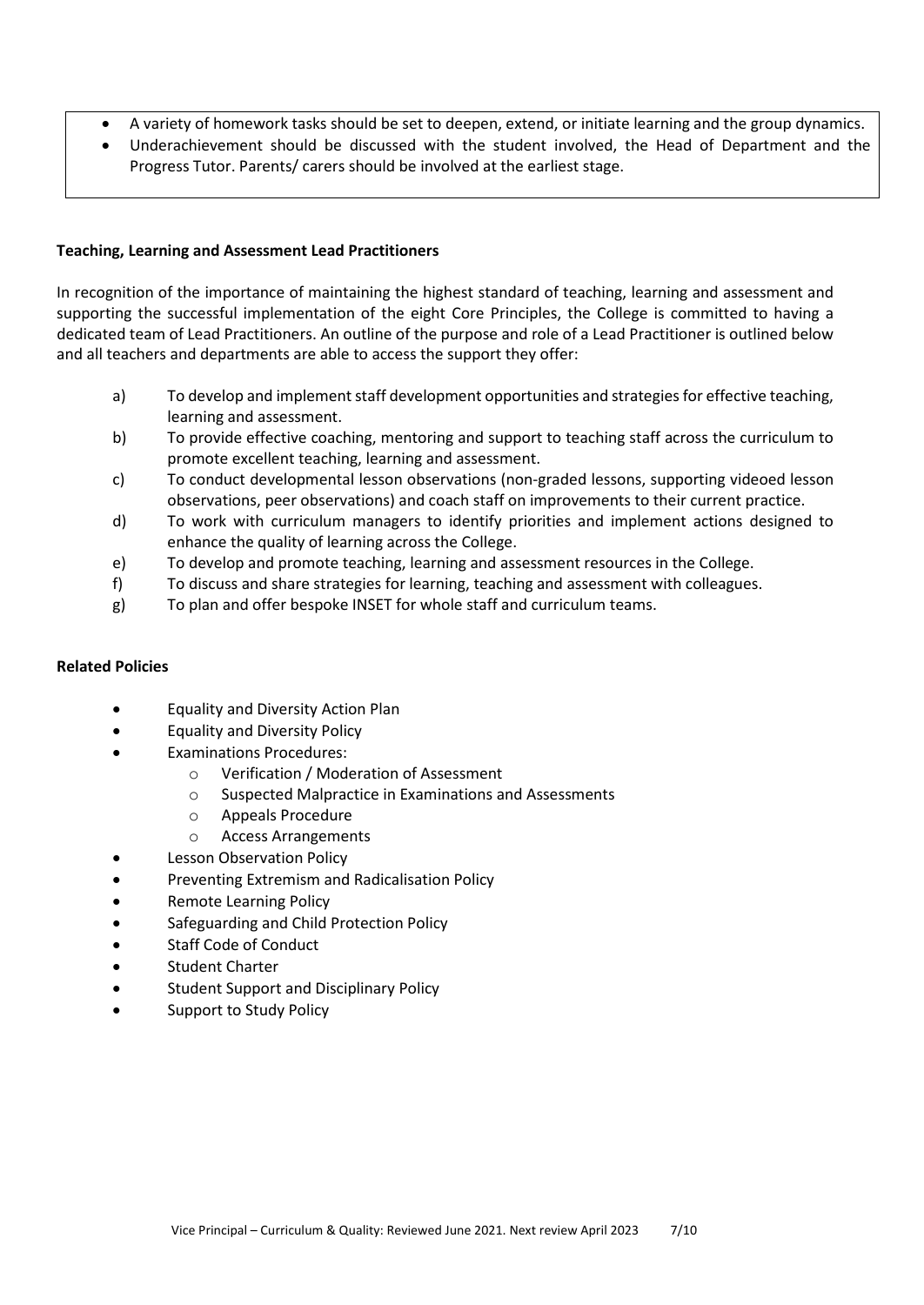### Appendix A: Assessment, Marking and Feedback

St John Rigby College recognises the importance of clear, accurate and regular assessment, marking and feedback in supporting the education and personal development of students. In the most recent Ofsted inspection of the College in February 2017, inspectors noted that 'teachers assess students' work regularly. They provide concise and informative feedback, in line with the College's policy, to help students improve their work. Teachers have a very strong focus on the requirements of examinations and assessments and prepare students well through regular testing, formal assessments and homework.' In order to continue to provide outstanding teaching, learning and assessment to our students, this policy aims to provide a minimum expectation for all courses and informs the departmental assessment and marking policies.

### **Regularity of assessment and feedback**

**Regular assessment** - Teachers are required to set an appropriate piece of assessed work each week. This could include:

- Preparation for a class test
- Marked and graded homework
- Homework that receives feedback
- Wider reading / research
- Assignment or coursework

**Substantial assessment** - More substantial pieces of work should be assessed against Awarding Body criteria and against minimum acceptable grades, in order to inform progress reviews. Assessment should be carried out and returned as soon as practically possible, ideally within one week, but for extended pieces of written work this should be no more than two weeks after the student submission deadline. For coursework and/or Btec assessment, this may vary depending on the assessment plan and the nature of the assessment.

**Assessment checks** - In addition to the weekly setting of assessment and in enabling students to receive regular assessment which is unseen and therefore in preparation for their externally set exams, all teachers are required to formally assess students in class under 'exam conditions'. These should take place in accordance with the College Assessment Calendar. The College Assessment Calendar indicates when whole College formal assessment points, progress review dates and internal mock examinations take place. The results of each assessment check point are recorded centrally and results of each are sent home. The Assessment Calendar will allow progress tutors, teaching staff, curriculum leaders, senior leaders and parents to gain an understanding of the progress each individual student is making over the duration of their course and enable effective interventions to take place.

#### **Records of assessment outcomes**

**Mark books -** Teaching staff are required maintain an accurate, current record of assessment outcomes for the students in their group/s. These marks should be kept in a mark book or the TLA Teacher Planner provided at the start of the year and/or on an agreed electronic spreadsheet/mark book and must be made available for checking by the Head of Department/Course Leader/Assistant Principal at any time. The College calendar identifies monthly "mark-book" checks.

**Class Trackers -** At the start of the academic year, teachers should download a 'Class Tracker' for each of their classes. The Class Trackers aim to identify students who may be 'at risk' of underachieving or not completing their course for a variety of reasons (lower GCSE point score, re-sitting GCSE mathematics or English, coming to College from a school that is 'out of area', initial assessment information etc.) The Class Trackers should also be used in pinpointing where high grade achievement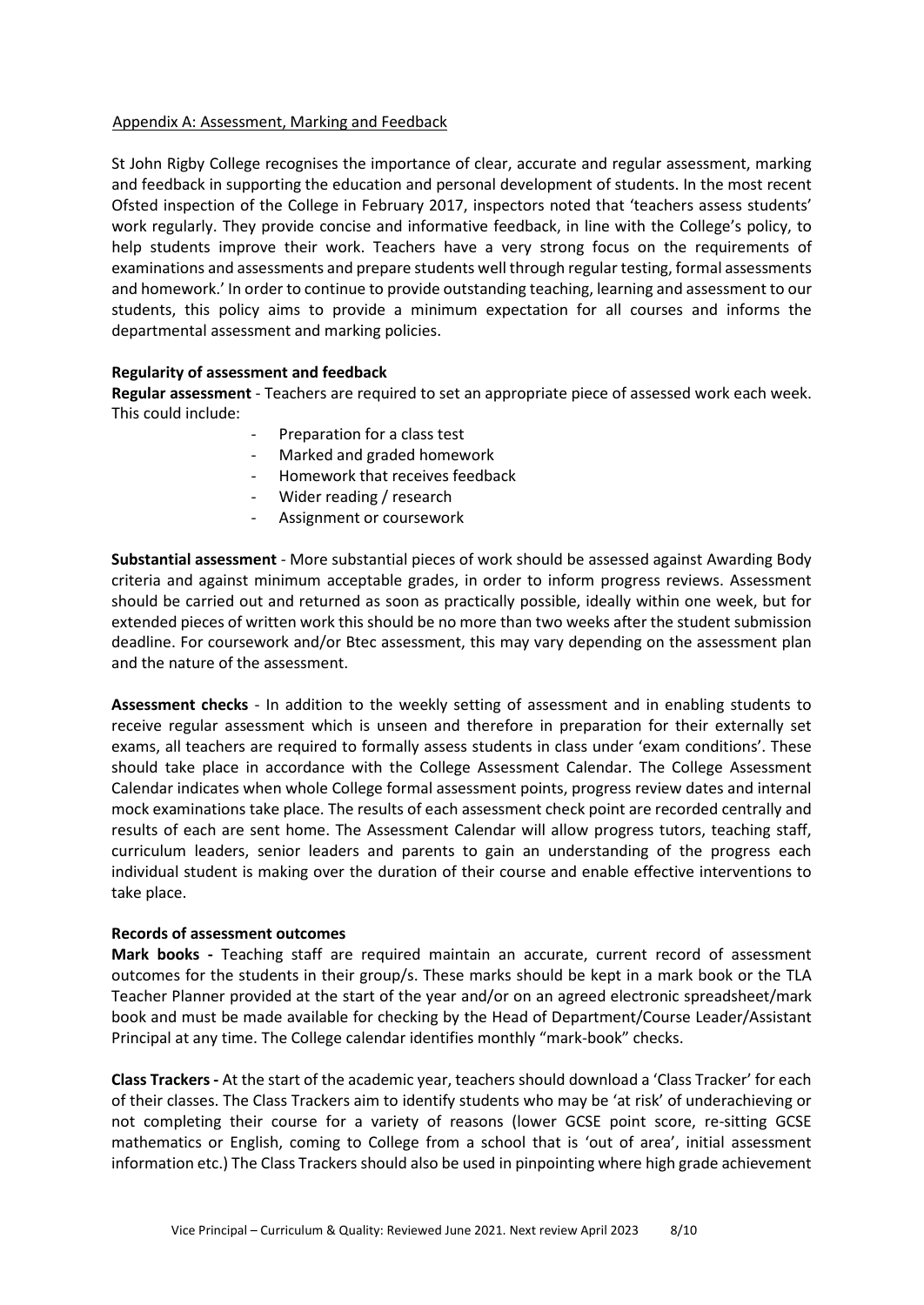should be expected and in enabling a focus to remain on the targets agreed in the Exam Report to Principal meetings at the start of the academic year. All Class Trackers should be accessible to the Head of Department / Course Leader and reviewed during monthly mark-book checks.

**Non-examined Assessments -** Records of coursework and non-examined assessment outcomes should follow the requirements set out by the awarding body and need to be located for ease of access within each teaching department. Teachers delivering Btec courses must use a unit tracker document that is accessible to the Head of Department / Course Leader and updated regularly. All Btec trackers should be placed on the 'G' drive and be appropriate and kept up-to-date at all times. All nonexamined assessment must be completed for final submission in enough time ahead of the applicable examination board final deadline. Please see the Examination Policy.

### **Monitoring**

Each Head of Department/Course Leader will monitor teachers' marking and written feedback through regular monitoring procedures such as work and file scrutiny, lesson observations, internal verification records, checking of student files, feedback from whole College reviews and student focus groups. Feedback will be given to teachers and support and monitoring will ensure any issues raised are acted upon appropriately and swiftly to reduce any possible impact to the progress of students.

The College Management Team will monitor written feedback and marking through whole College review, observations, learning walks, student focus groups and work and file scrutiny. Feedback will be given to Heads of Departments/Course Leaders. During line management meetings there will be a review on the findings by Assistant Principals with the HoD/CL and discussion on how issues are being tackled.

Should a teacher's standards of assessment, marking and feedback continue to be judged as being unacceptable, further support and monitoring will be provided, by the line manager, in line with the College's Capability Procedures. If standards continue to be unacceptable after this further support and monitoring, the Principal will consider invoking Stage 2 of the College's Capability Procedures.